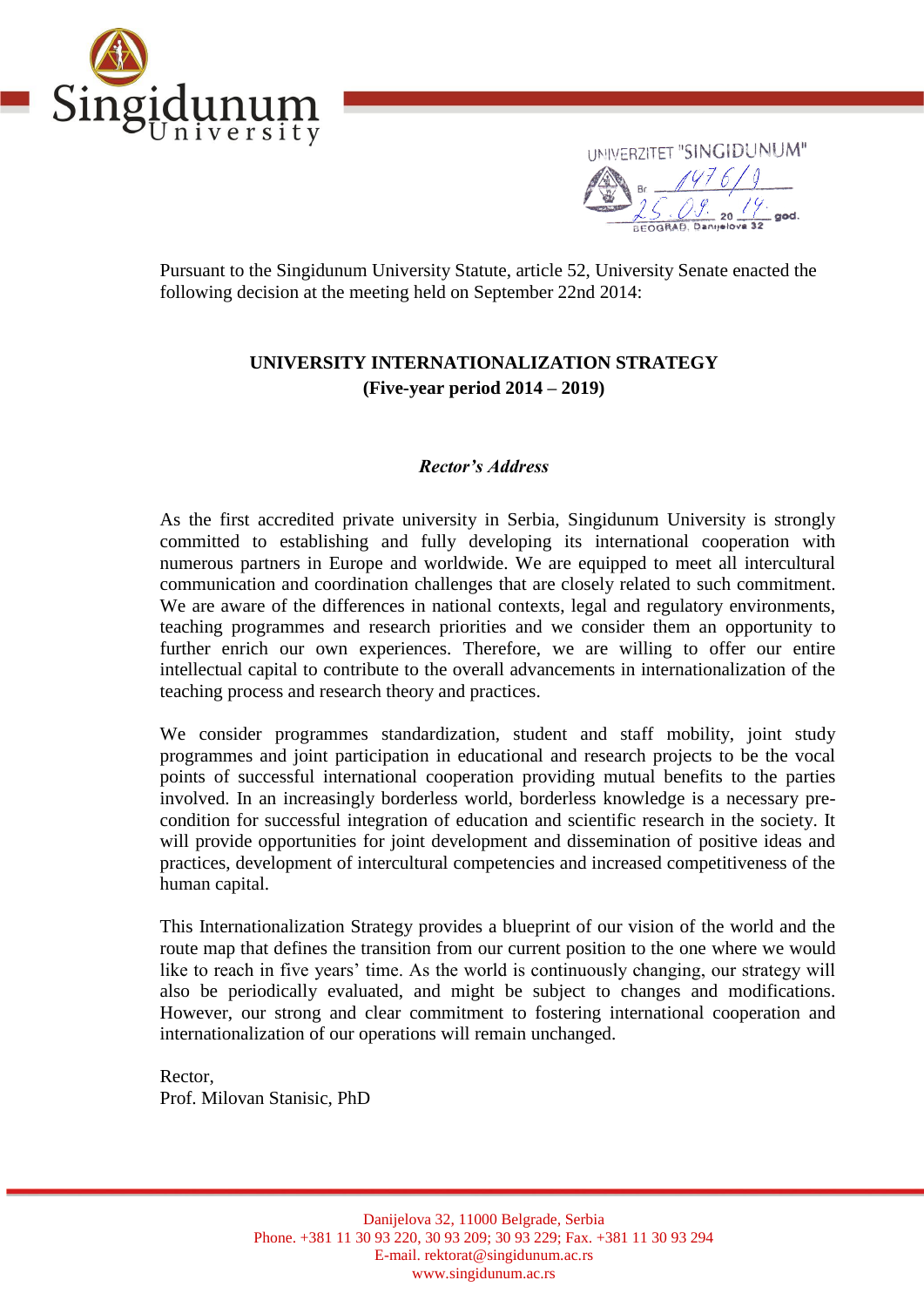#### *Introduction*

Internationalization is a two-way process; for the University to realize the full benefits of our global reach, it must give as much as it takes. We believe that by working multilaterally rather than unilaterally, we do achieve much more in terms of teaching, research and knowledge transfer. We are committed towards cultivating long lasting cross-border relationships that are mutually beneficial, focusing on the added value to students as well as to the academic and commercial partners.

We seek to maintain the highest standards in all of our professional activities. Although we are fundamentally Serbian institution, we will always remain sensitive to international segment and attempt to keep pace with the current cross-cultural circumstances.

In general, we consider knowledge as a public good; we recognize that we have the responsibility to generate and share knowledge for the well-being of the society. As an educational institution operating on an international level, we are committed to international cooperation with the developed countries as well as to educational capacity development in emerging economies.

Internationalization is an investment for the future and requires a long term commitment to our students, our staff, and international partners. To this end, we perceive this process as a five year strategic plan rather than as a short term activity.

## *Singidunum University History*

Singidunum University was founded in 2005, as the first private university in Serbia, by decision of the Serbian Council for University Education Development. The study programmes are accredited in three scientific fields: social sciences and humanities, natural sciences and mathematics, technical and technological sciences. The courses within undergraduate, graduate and master levels are conducted in both Serbian and English.

In accordance with the Bologna Declaration Principles, we have adopted the European Credit Transfer System (ECTS) and contemporary trends in higher education based on a new concept of integrated functions and study processes. Curricula and degree formats are in line with the best practices of the well-known European Universities. Besides its regular studies, Singidunum University provides an opportunity for studying through customized Distance Learning system designed to provide studying opportunities for those hindered by limited time, distance or physical disability.

There are currently around 12.000 students attending different study programmes at Singidunum University. Lectures are carried out in new and modern facilities fully equipped with the latest IT infrastructure, audio-video and other state-of–the-art tools necessary for successful realization of educational activities. In addition, our students and teaching staff are provided with various primary and secondary information sources.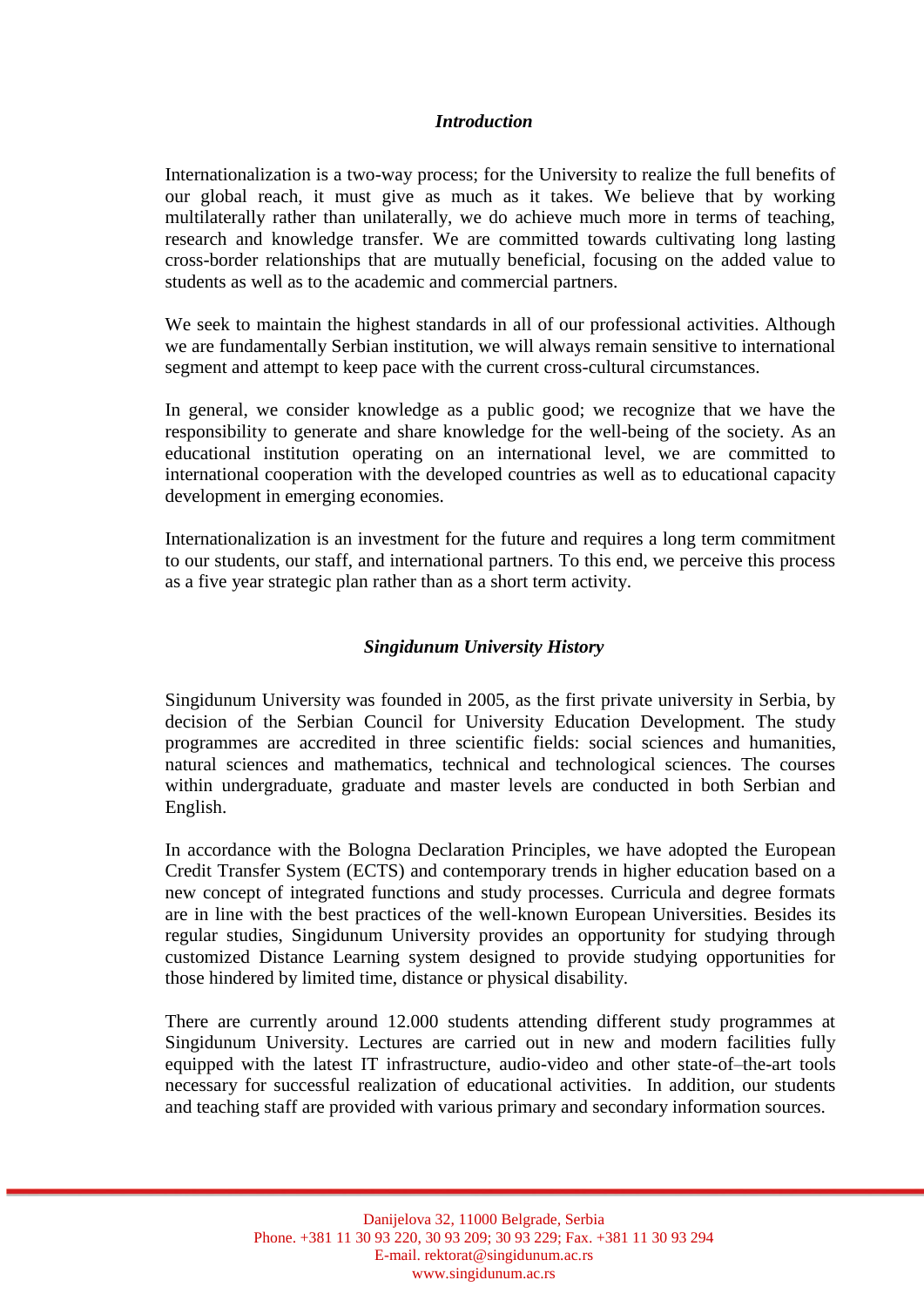## *International Credentials*

Since the very beginning of its relatively short but dynamic existence, Singidunum University has been developing activities related to establishing and expanding of international relations and cooperation with educational and scientific institutions worldwide. As a result of such policies, several international cooperation programmes have been initiated and are continuously upgraded. Three best examples of such cooperation are as follows:

• Austrian- Serbian Bachelor programme in Tourism and Leisure Management - Singidunum University and IMC University of Applied Sciences, Krems, Austria,

• Master programme in Business Systems in Tourism and Hospitality, UNWTO (TedQual) Themis Foundation, international programme

• Joint undergraduate and postgraduate studies: BBA & MBA, American degree programmes in Serbia – Singidunum University & Lincoln University USA

In addition, Singidunum University has initiated two teaching programmes for internationals students which are attended by students from several countries (Libya, Greece, FRY Macedonia, Croatia, Bosnia and Herzegovina, Montenegro and the others).

Singidunum University has been participating in international projects for several years either as coordinator or partner. We have a proven track record of cooperation in numerous European projects (Tempus) by joining forces with the partners from several European countries.

Based on the positive experiences from such endeavors, we are looking forward to sharing our 'know-how 'with the current and future partners, both in the domain of education and scientific research.

### *Our Vision*

Since the end of the last century, the process of globalization has developed to the extent which was hard to imagine 50 years ago. The advent of the Internet as the key communication tool and information source, along with its borderless nature, has entirely changed our working and living environment. Today, we can easily communicate free of charge with almost anyone and anywhere; abundance of information is freely available at our fingertips, irrespectively of the place of work or residence.

In addition to global aspects of communication and information sharing, many other aspects of our daily lives are transcending national and cultural borders. Climate change, world's economy, infectious diseases, transportation, crime and many other relevant issues are increasingly losing their national characteristics and are becoming truly global. In the absence of the authoritative global governance bodies, it is essential to establish cross-border cooperation channels on a professional level that will comply with the challenges of an ever-changing world.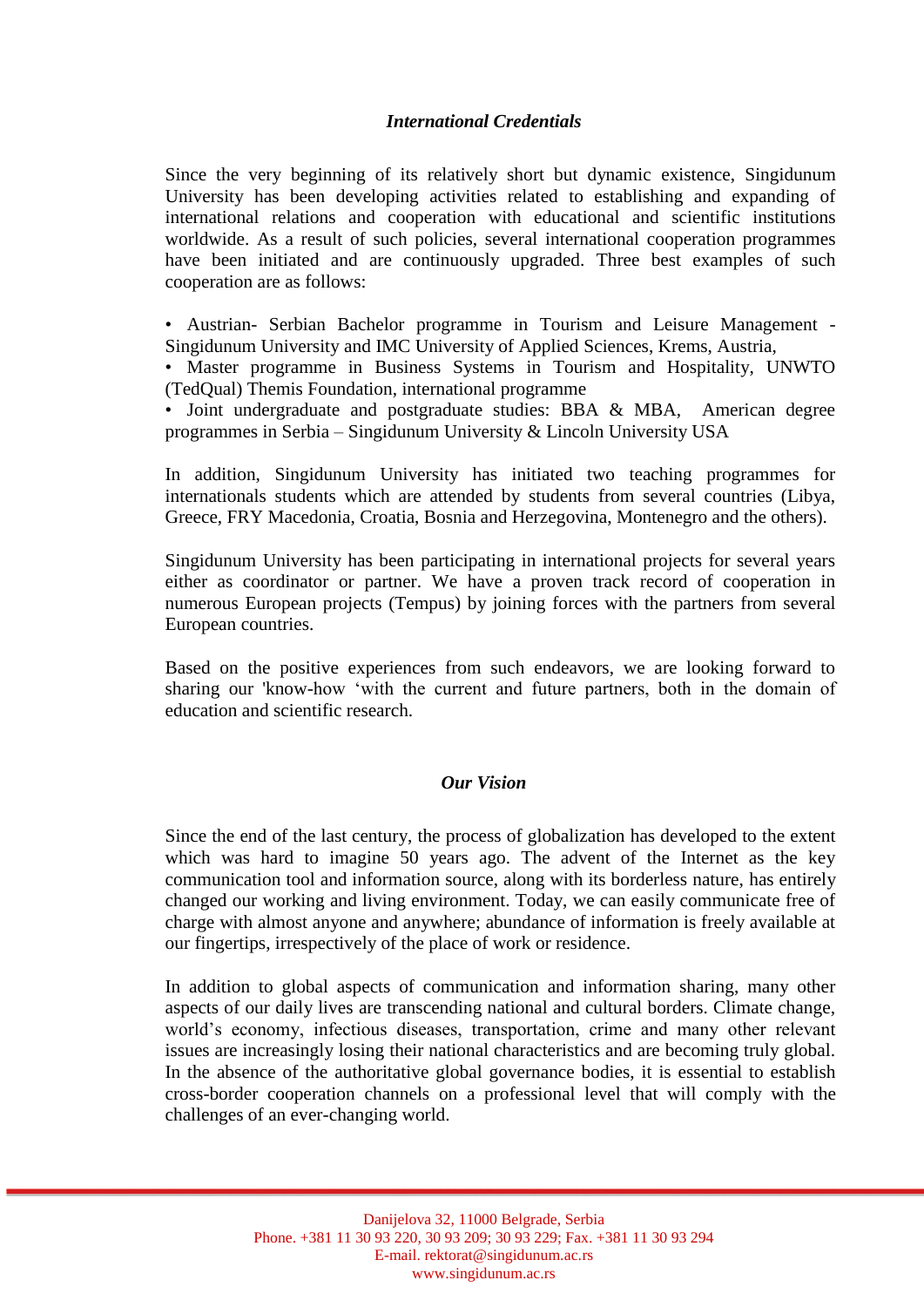Education plays a crucial role in the development of civil society. It accumulates and further upgrades knowledge in the broadest sense and ensures that the best knowledge is transferred to the new generations in the most efficient way. It aims to prepare young men and women for creative and productive work and to enable them to give their own contribution to the overall social development. With the new technologies to support the process and facilitate international cooperation, education is increasingly focusing towards global labor market trends, exchange of information and personnel mobility.

## *Mission and Social Responsibility*

The mission of Singidunum University is to contribute to the society through accumulation and further development of knowledge as well as through knowledge transfer and dissemination to students, academic world, private and public sector and society at large.

The University advocates social awareness among its students and academic staff and conducts all its activities in compliance with ISO 26000 standard.

We pledge to give full attention to all of the seven principles of social responsibility: Accountability, Transparency, Ethical behavior, Respect for local stakeholders, Respect for the rule of law, Respect for the international norms of behavior, and Respect for human rights.

As an integral part of the society, Singidunum University will conduct all of its activities in a socially and environmentally responsible manner, thus accumulating, creating and distributing intellectual capital to all segments of the society.

## *Core Objectives and Particular Goals*

Based on the framework of the Strategy, our vision and our mission to contribute to the society in a responsible manner, we have established three core internationalization objectives for the period 2015 – 2019:

• to establish ourselves as the leading Serbian University in terms of international cooperation

• to become one of the leaders of Higher Education (HE) Internationalization on Balkans

• to be respectable contributor to the Internationalization efforts in HE in Europe and wider

In order to meet the aforementioned internationalization objectives, we have developed five strategic long-term programmes:

- 1. Programme standardization based on the international norms and requirements
- 2. Development and deployment of student mobility programmes
- 3. Development and deployment of staff mobility programmes
- 4. Development and deployment of joint degree / double degree programmes
- 5. Participation in joint educational / research projects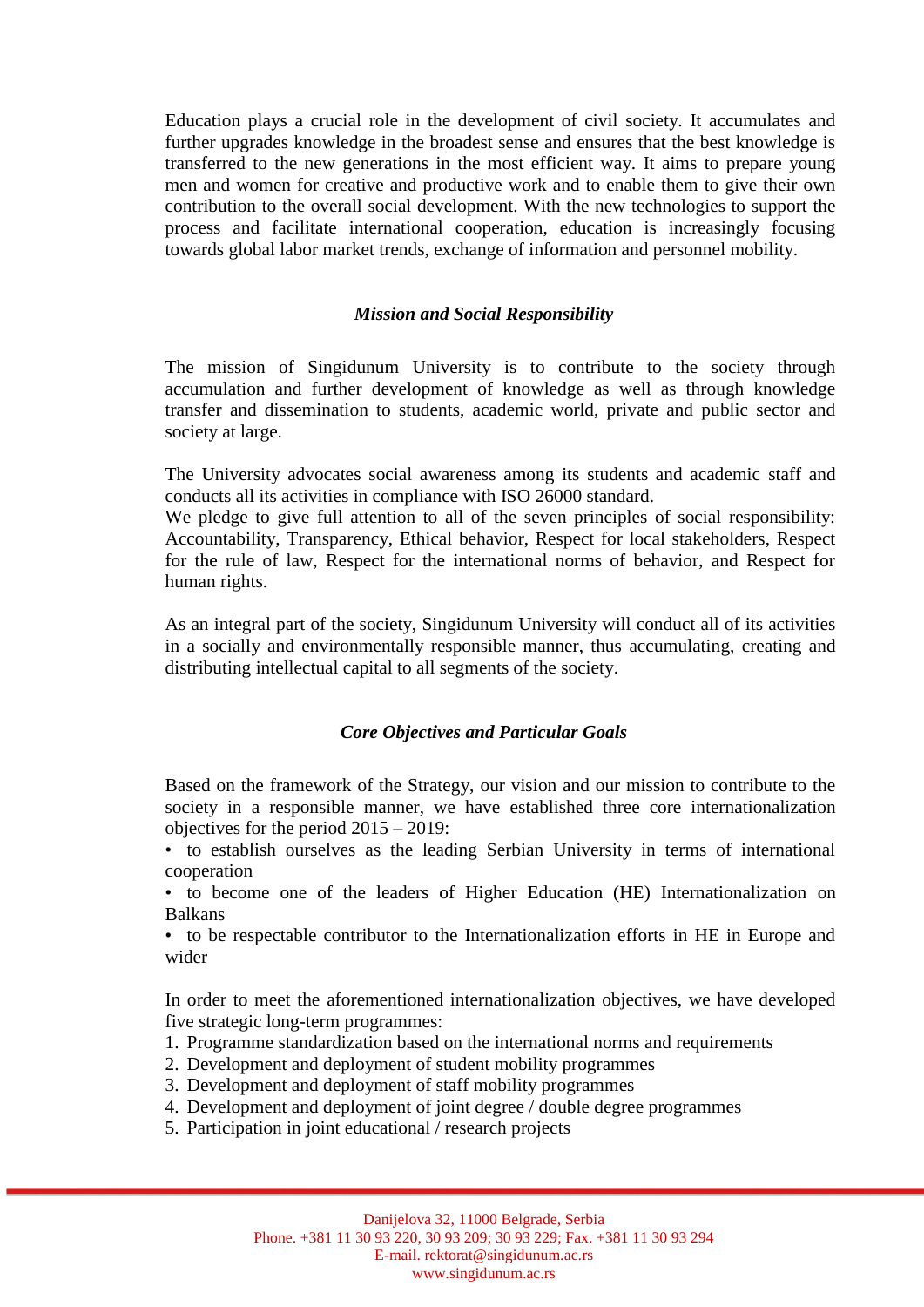We have based our strategy on our positive experiences within the domain of international cooperation as well as on the best international practices related to internationalization. Our focus shall be higher education institutions located in West Balkan countries as well as the leading educational institutions in European Community and wider.

## *Programme standardization based on the international norms and requirements*

Internationalization and standardization of the curriculum will be embedded in all facets of the programme development at Singidunum University, from policy statements to daily teaching practices. Primary goal will be harmonizing all our programmes with the best international practices and applying the highest international standards to all our curricula. In addition to standardization of the contents of our programmes, we will pay particular attention to fostering language capabilities and intercultural competencies of our students and teaching staff. Furthermore, we will facilitate access to institutional, national and international funding opportunities such as Erasmus and scholarships in order to provide sufficient budgeting.

We believe that with the introduction of internationally based standardized programmes, we will equip our graduates with the knowledge that would increase their competitiveness in the domestic and international working environment. We strongly believe that international involvement is of crucial importance for further education, talent development, knowledge transfer and advancement in the domain of scientific research.

As a part of this strategy, we will continue with standardization of our programmes following the best practices in international education. Besides preparing our students and staff for international integrations, there are ongoing plans for the introduction of advanced English courses as well as some other languages (German, Spanish, Japanese, Chinese, other) to all of our faculties. We also intend to introduce courses of intercultural competencies.

## *Development and deployment of student mobility programmes*

We will develop and implement programmes for short and mid-term student exchanges with our international partners. Through harmonization of our programmes with the partner universities, we will contribute to the effective exchange and recognition of achievements based on ECTS system. In addition, relying on the existing experiences, we will offer full time studies to students from other countries. Furthermore, our distant learning programmes will be modified in such a way as to make them available to the international students from partner universities.

Student exchange programmes are considered essential for increasing the outgoing and incoming student mobility. We believe that promotion of international experiences and development of student international competencies are essential for enhancing international competitiveness.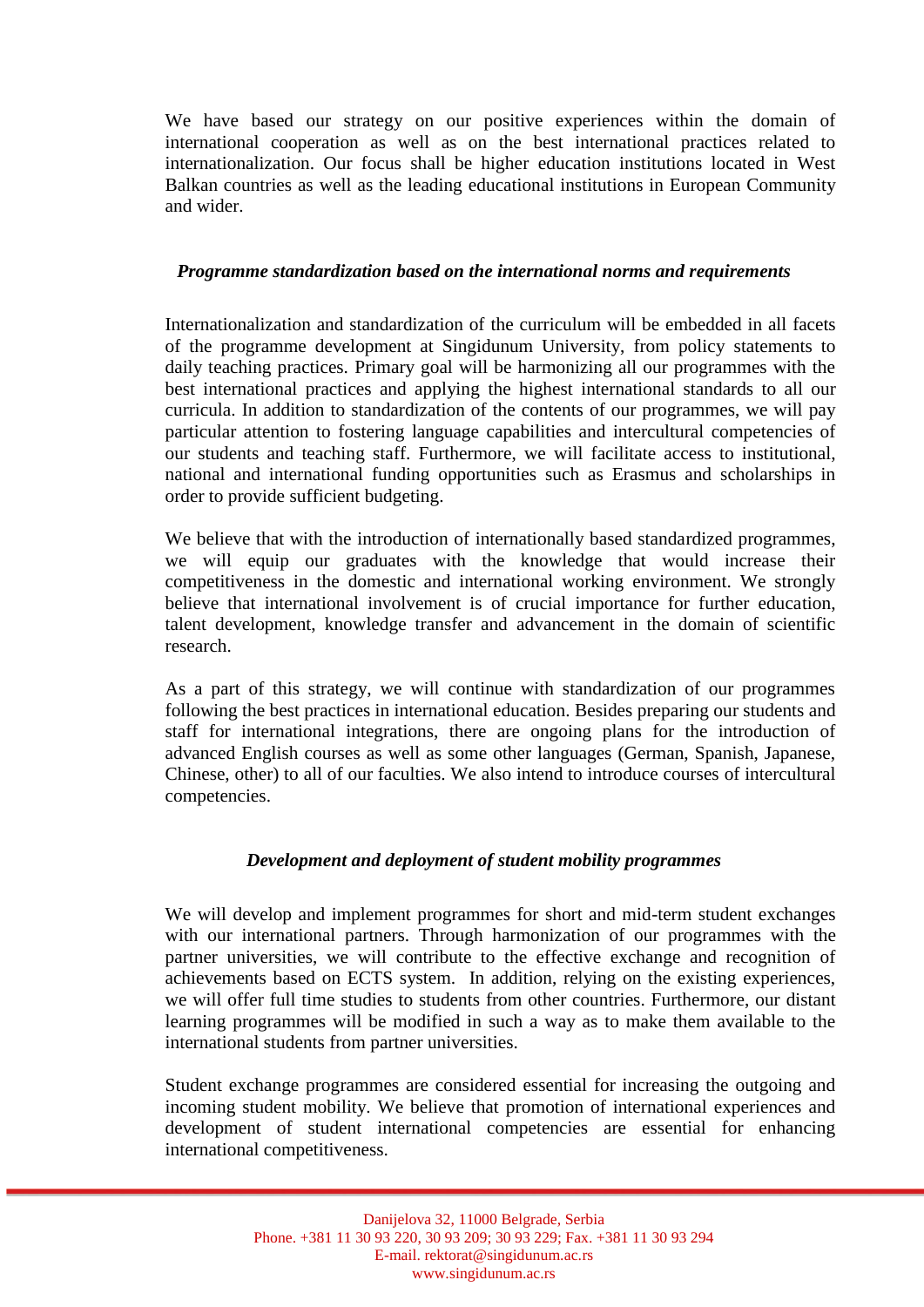Our aim is to substantially increase the number of student exchange by the year 2019, as well as to double the number of foreign students completing their studies at Singidunum University. We plan to put lots of effort into making the distance learning programmes available to all international students who meet the enrollment criteria at the University.

## *Development and deployment of staff mobility programmes*

Singidunum University plans to facilitate both incoming and outgoing staff exchange. We shall take all necessary measures to identify suitable partners and programmes and engage in a meaningful cooperation. The University management will provide necessary conditions (sabbatical leave, other short term leaves, partners search), designed to facilitate international staff exchange and mobility. The University will also encourage the arrival of inbound international staff by assisting in administrative matters, accommodation and travel issues, etc.

We consider that increased staff exchange in general, and academic and research scientific staff in particular, will strongly contribute to the improvement of professional competencies. Upon return from their exchange programmes, outgoing staff will contribute to enhancing the overall quality of the teaching process as well as programmes themselves. Incoming exchange staff will directly contribute to dissemination of their own best practices in the teaching and research process.

Our aim is to provide all necessary conditions for outgoing and incoming staff with the emphasis being placed on the academic staff. The University will invest all their efforts in providing the relevant contact data at partner universities. In addition, it will provide all available information related to funding opportunities of such exchange programmes (Erasmus +, Marie Skłodowska-Curie actions and others.).

## *Development and deployment of joint degree / double degree programmes*

Based on the positive experiences with Austrian- Serbian Bachelor programme in Tourism and Leisure Management - Singidunum University and IMC University of Applied Sciences, Krems, Austria, the University will endeavor to further deepen such cooperation with other reputable foreign universities. The focus will be on the development of joint degree and double degree programmes in the area of social sciences and humanities, natural sciences and mathematics, technical and technological sciences, at all three levels of study (undergraduate, master's and doctoral studies).

Such joint programmes have so far proven beneficial for both Singidunum University and partner universities. The synergetic effects of these actions have contributed greatly to the improvement of programme quality as well as the teaching methods and standards.

During the period 2014-2019, the University will look for and evaluate all opportunities for establishing additional joint degree / double degree programmes with the universities in European Union and beyond.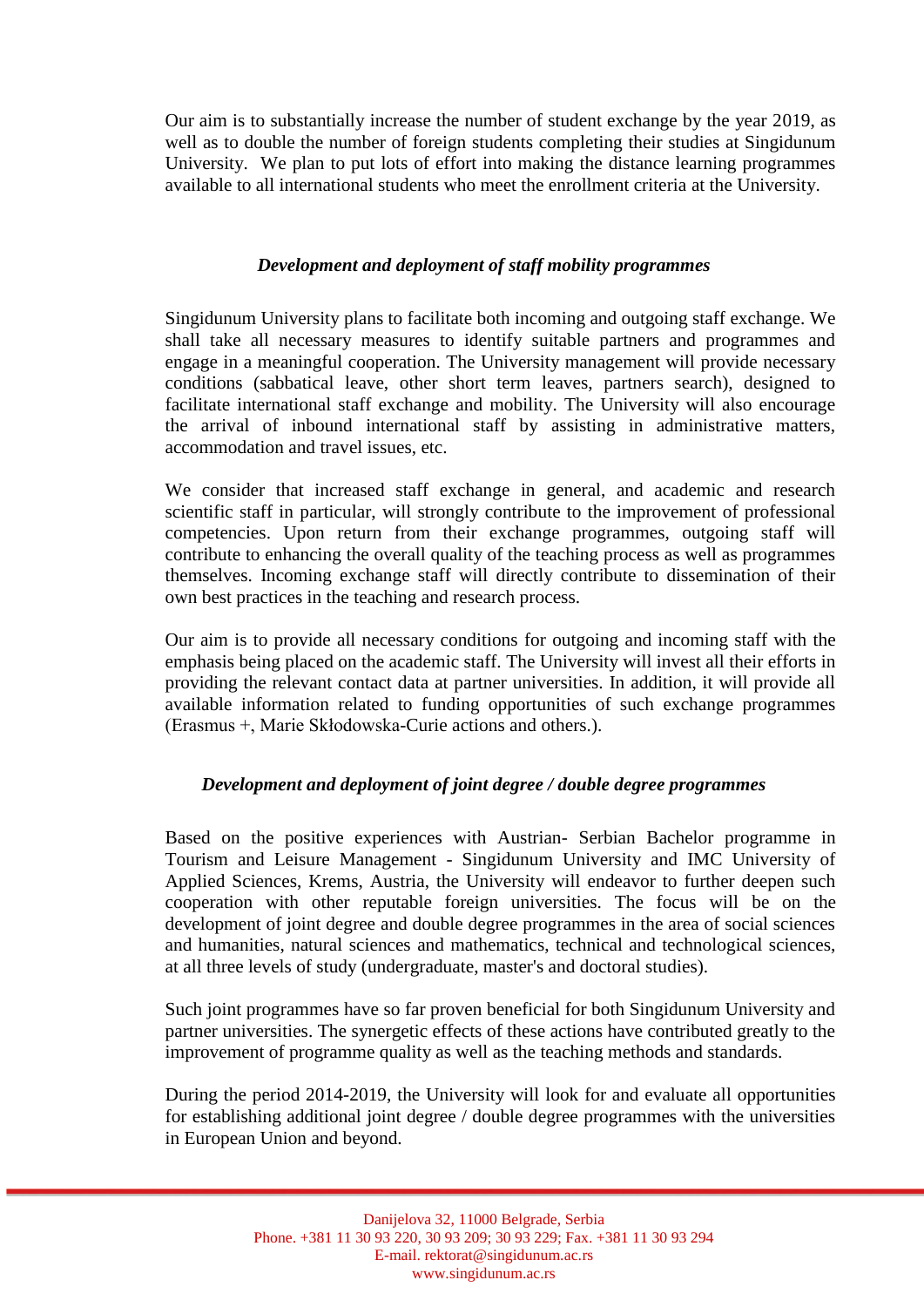## *Participation in joint educational / research projects*

According to previous experiences and practices, the University will attempt to foster continuous participation in international projects related to educational advancements and scientific research. Special emphasis will be placed on new European community initiated programme- Horizon 2020. Together with our current and future partners, we will look for and apply for all relevant programmes related to our professional activities. In addition, the University will take into consideration all other possibilities for participating in international projects dealing with challenges in education and research.

The results that have been achieved within Tempus programme have met the expectations and have contributed greatly and noticeably to the improvement of our professional practice and cooperation with partner institutions. Thus, we consider future cooperation on projects such as Horizon 2020 clearly beneficial to us and our partners.

Singidunum University will incessantly look for partnerships on relevant projects and other similar initiatives participating with its full intellectual capital.

### *Evaluation, Reporting, Achievements Measurement, Continuity*

Evaluation of the strategy will be performed on an annual basis. International Office will produce a detailed written report on actions, activities and results related to the core objectives and particular goals. The report will be submitted to the university management for the purpose of evaluation and approval.

Particular achievement measurement techniques will be developed in due course.

In order to meet the challenges of the ever-changing social and professional environment, the Strategy will be modified on an annual basis for the specified mobility period and in accordance with anticipated expectations.

### *International Office*

In line with the requirements to fulfill the specified strategic mission, reach the core objectives and particular goals, the University has established a dedicated International Office. The office comprises five qualified professionals with substantial experience in international cooperation. Moreover, the University is willing to further broaden this team to meet the current demands and objectives, if required.